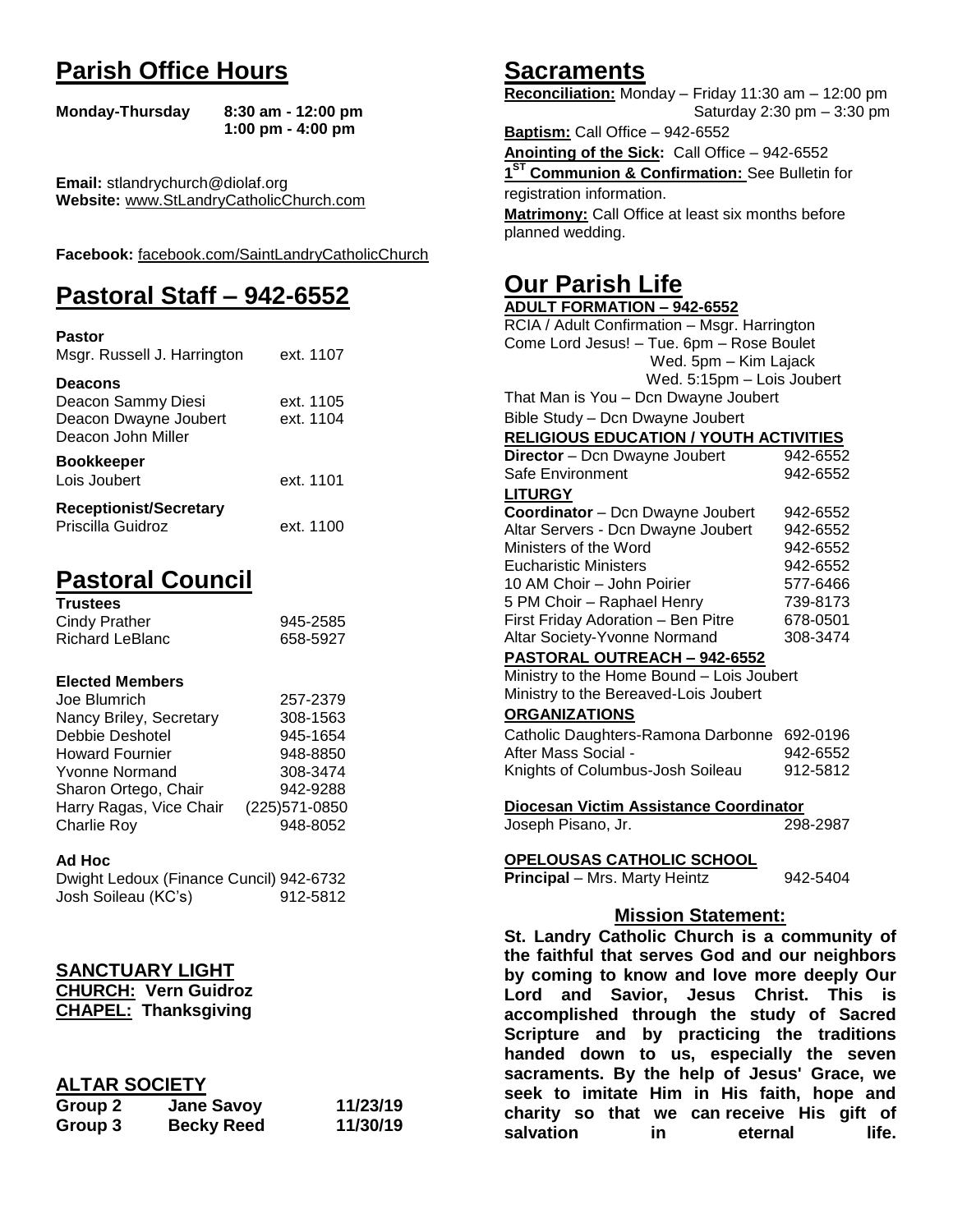**Volume 68, No. 47 –** *Thirty-fourth Sunday of Ordinary Time* **– November 24, <sup>2019</sup>**

## *From the desk of Msgr. Harrington…*

His name was Levi. Like his father before him, he was a dresser of sycamores. As far back as he could remember, he helped gather the figs from the trees and brought them to market in the city every week to collect the few coins that helped his family survive. He lived with his father and mother and one sister, Rachel. Theirs was a simple, but happy household. They were faithful Jews and longed for the coming of the Messiah.

Levi married Sarai when he was seventeen. They lived next door to his family. This was a blessing to the family because Levi's father had become ill and could no longer tend to the sycamores. It became Levi's responsibility to care for the tress and support both families. It wasn't very long before Levi and Sarai had their first child, Suzannah. They loved her as a precious gift from God. Even though much responsibility had been given to Levi, he and his family were very happy.

But life has a way of changing, of pulling rugs from under feet of clay. Shortly after the birth of their second child, Reuben, Levi became ill. It was discovered he had leprosy. He could no long support the family he loved. He could no longer play with his children or visit with his father, mother and sister. He could no longer hold Sarai or be in her presence. He could no longer stay at home. He was considered unclean and was a severe threat to the people he loved most. He left one night when they were all asleep. He left with a broken heart, a diseased body, a tortured soul.

How do you make this kind of sacrifice? How do you leave the people you love the most to protect them and save them from your own illness? How do you leave your wife, your children, your parents, the very heart of yourself because of a disease you surely did not ask for? How could you find the courage to abandon the people entrusted to your care to care for them in a greater way? He actually had no choice. It was the law.

Levi's life became dust. He went from the outskirts of each town and village, covered in rags and filth, begging for food and money. Each day he thought of his family. Each day he yearned to hold his wife and his beloved children as he went from place to place declaring himself 'unclean'. As if his humiliation and pain from the leprosy were not enough to render him less than human that he now had to openly declare himself forbidden, untouchable.

Then Levi met up with nine other lepers. They traveled together for a few days before they came upon the prophet with his disciples. When Levi saw Jesus, he knew this was the day, this was the moment. When Jesus told them to show themselves to the priests, Levi knew.

Once he was cured and the scales fell from his body, he shouted in pure joy and ran. He ran to Sarai and Suzannah and Reuben. He ran to his father and mother and Rachel. He ran to their beloved sycamores that provided a life for him and the people he loved. He ran with a new heart filled with hope and possibility. He did not return to Jesus to give thanks. Who could blame him?

But maybe at another time, he ran back to the Chosen one, with his wife at his side and his children in his arms. Maybe he asked for a blessing from Jesus with a grateful and happy heart. Maybe then he gave thanks to a good and generous god.

Happy Thanksgiving! May God continue to fill you with His grace and many blessings.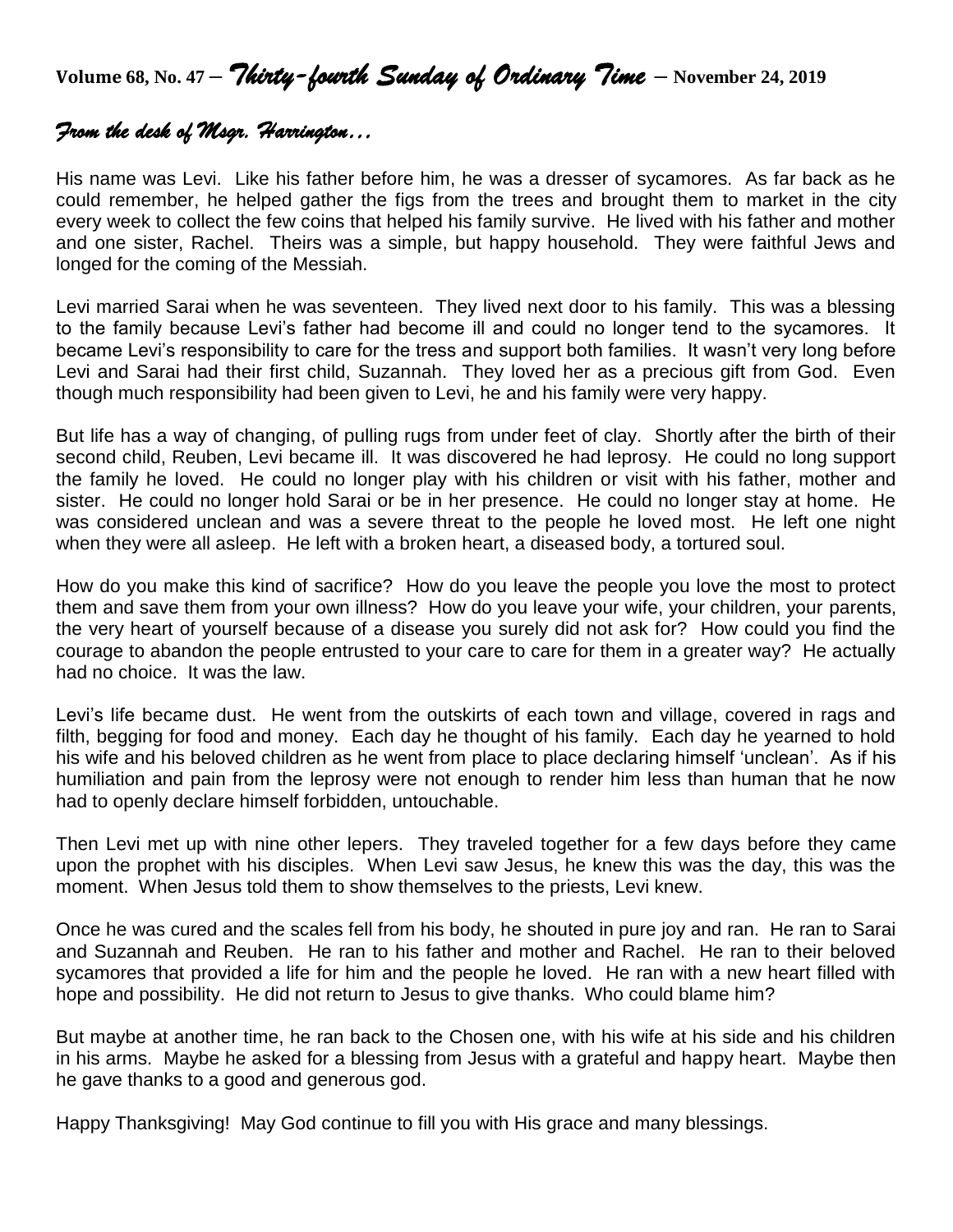### **POPE FRANCIS' INTENTIONS –**

**NOVEMBER - Dialogue and Reconciliation in the Near East -** That a spirit of dialogue, encounter, and reconciliation emerge in the Near East, where diverse religious communities share their lives together.

#### **OFFERTORY COLLECTIONS –**

**November 17, 2019**

| <b>REGULAR</b>                  | \$8644.09 |
|---------------------------------|-----------|
| <b>GOAL</b>                     | \$9000.00 |
| Maintenance & Repair Fund       | \$140.00  |
| Poor & Needy                    | \$315.00  |
| <b>Maintenance Endowment</b>    | \$20.00   |
| <b>Bishop's Services Appeal</b> | \$35.00   |
| <b>Military Arch-Diocese</b>    | \$15.00   |
| <b>Christmas Flowers</b>        | \$45.00   |
| Catholic Campaign               | \$190.00  |
| Thank You for Your Generosity/  |           |

#### **2nd Collection**

**11/24/19** – OCS Foundation **12/01/19** – Maintenance & Repair Fund

# **REMINDERS FOR THE WEEK**

**Sun. – 11/24**

| Mon. - 11/25 |                           |
|--------------|---------------------------|
| 10:00am      | <b>Bible Study</b>        |
| 6:00pm       | Rosary @ Lafleur Monument |
| 6:00pm       | <b>Bible Study</b>        |
|              |                           |

- **Tue. - 11/26**
	- **6:00pm** Come, Lord Jesus!
- **Wed. - 11/27**

| 6:00am             | TMIY              |
|--------------------|-------------------|
| 5:00 <sub>pm</sub> | Come, Lord Jesus! |
| 5:15 <sub>pm</sub> | Come, Lord Jesus! |

- **Thu. - 11/28 – Office Closed 8:00am** Thanksgiving Mass
- **Fri. - 11/29 – Office Closed**

#### **Sat. - 11/30**

**8:00am** Mass Valentin Chapel **\*The Rosary is prayed immediately following each Weekday Mass.**



#### **READINGS FOR FAITH SHARING Thirty-fourth Sunday in Ordinary Time**

**2 Samuel 5:1-3** The shepherd David is anointed king. **Psalm 122** "Let us go rejoicing to the house of the Lord."

**Colossians 1:12-20** God has made us worthy to share the lot of the saints in light.

**Luke 23:35-43** "Jesus, remember me when you come into your kingdom."

How is someone recognized as a king? David had been called by God and had led his people to victory in battle, so the elders of Israel's tribes anointed him king. Saint Paul recognizes Jesus as king, for he is head of the church. In the Gospel, his fellow prisoner recognizes Jesus as innocent victim and king. As we listen to the readings today, let us consider how we recognize Jesus as our King.

### **PRAY FOR OUR SEMINARIANS**

| -Michael Vidrine   | St. John, Melville        |
|--------------------|---------------------------|
| -Trey Fontenot     | Sacred Heart of Jesus, VP |
| -Garrett Broussard | OLOGC. LC                 |
| - -                |                           |

Father, in your plan for our salvation you provide shepherds for your people. Fill your Church with the spirit of courage and love. AMEN.

## **PRAY FOR A PRIEST EACH DAY**

| <b>Sunday, 11/24</b> |  |
|----------------------|--|
| <b>Monday, 11/25</b> |  |
| Tuesday, 11/26       |  |
| Wednesday, 11/27     |  |
| Thursday, 11/28      |  |
| <b>Friday, 11/29</b> |  |
| Saturday, 11/30      |  |

**Fr. Jude Thierry Monday, 11/25** Fr. Nicholas Trahan **Fr. Clint Trahan Fr. Harold Trahan Thursday, 11/28** Fr. John Lan Tran, SJ Fr. Joseph Sai Tran, SVD **Fr. Eugene Tremie** 

Eternal Father, we lift up to You, these and all the priests of the world. Sanctify them. Heal and guide them. Mold them into the likeness of Your Son Jesus, the Eternal High Priest. May their lives be pleasing to You. In Jesus' name we pray. AMEN

#### **AFTER MASS SOCIALS**

**Each Sunday, following the 8am and 10am Masses we gather in the South Sacristy of the church for coffee & donuts and FELLOWSHIP! Everyone is welcome! Please use the outside entrance near the southeast corner of the church. Please do not enter through the sanctuary. Please, NO FOOD in any other area of the church.**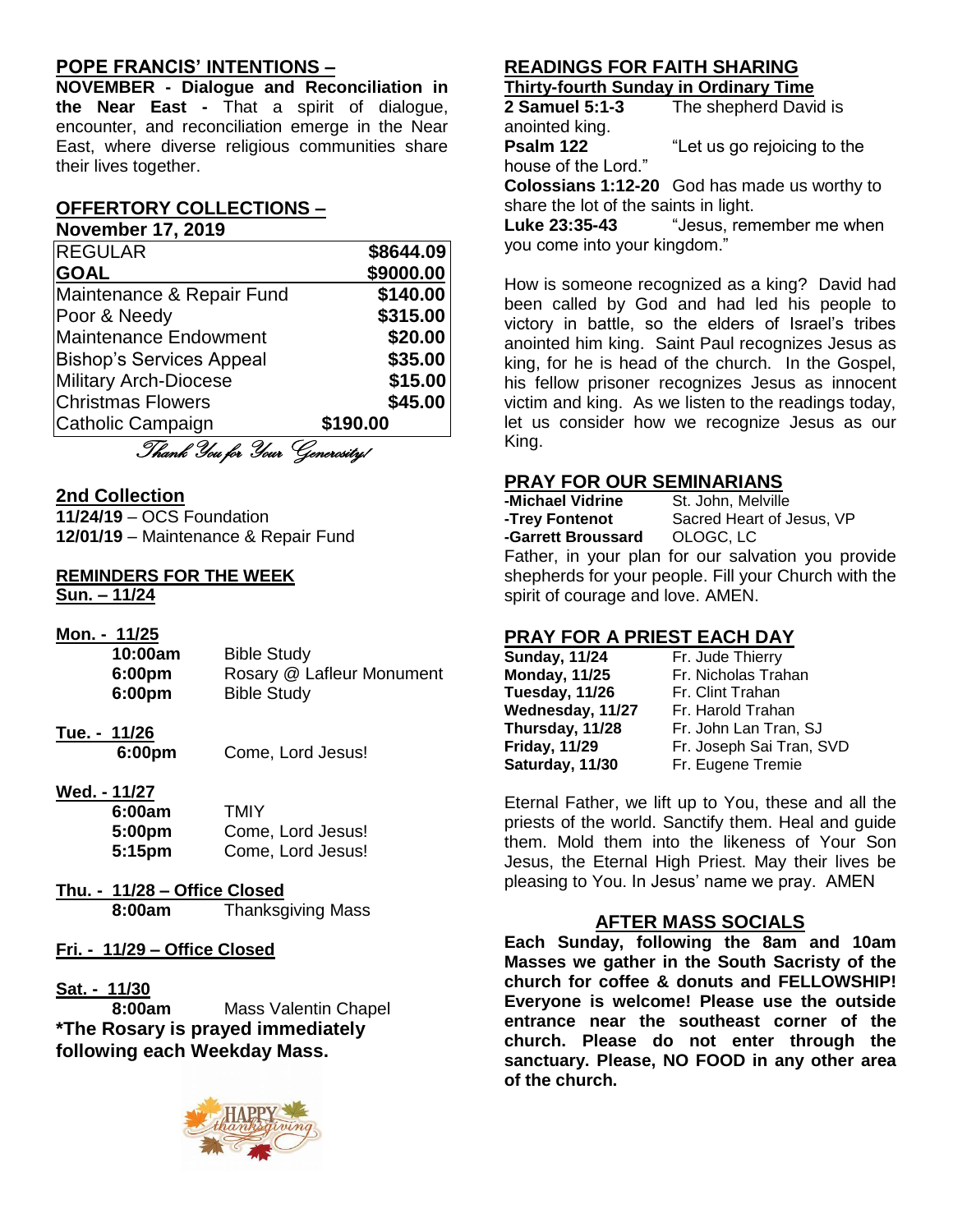## **MASS INTENTIONS**

#### **Saturday, November 23**

**4:00pm** Norris Leger, Toby & Winnie Lalonde & Family; Madelyn McKinney; Diane Ryder Wyble; Wilma Guillory; Charles F. Going & Wm. Hatch Families; Judie G. Olivier & Nola Guidroz;

Janette Sylvester; Frank & Marguerite Miller; Neal Whipp Family & Fr. Joseph C. DeLuca; Robert (Bob) Chachere; Albert & Judie G. Olivier; Patrick Murray Labbe; Special Intention; Connie S.

Benoit; Ross Hulin; Alice "Ticky" & Bob McClelland; David Crofton; Herbert & Essie Oge; Doris T. Collins; Come, Lord Jesus Groups; Rita Hargroder

#### **Sunday, November 24**

**08:00am** Youle, Therese & John Ray Fontenot and Martin J. St. Amand; Renee Fontenot (DA); Jackie David Bordelon; Raye H. Venable, Lillian M. & Curtis Hooks Sr.; M/M John, John Jr., Jacob &

Michael FaKouri; Bernel, Arthur & Eva Fontenot **10:00am** Malcolm "Slick" & Margaret Martin; Roy & Justine L. Elder Family; Aldon Joseph "Danny" Richard; Alex Joseph Oliver; The Sick Dying; Stephen Taylor; Anna Nguyen Thi Thoi; AIC

classes of 1968 & 1970---Deceased Members; M/M Ezra Martin & Denise Hull; Lawrence Kelly & Darius & Zetta Deville; Lou Ella Fontenot Soileau; Nita & J. Y. Bordelon Sr.; Anna Lee Doucet

Beadle; William "Billy" H Jarrell, Jr.; Guise Tran Ho; M/M Emillian Bodin & Joyce Lagrange; Lee & Beverly Faul & Mark Capone Jr.; Pete Tran Hanh; M/M Lee Martin; Jon Martin & Loray Martin

Bertrand & Rita Darby; Harriet H. Doucet; Daniel Beaugh; Carol, Joyce & Baby Ortego

**5:00pm** St. Landry Church Parishioners

#### **Monday, November 25**

**12:05pm** Larry Hargroder (DA); Nita & J. Y. Bordelon **Tuesday, November 26**

**12:05pm** William & Thelma C. Lavergne; Nita & J. Y. Bordelon, Sr.; David Mark Miller (DA)

#### **Wednesday, November 27**

**12:05pm** Nita & J. Y. Bordelon Sr.; Thomas B. Schexnayder; Willard "Bubba" Andrepont; Gertrude A. Marks (DA); Mary Joubert (BD)

#### **Thursday, November 28**

**08:00am** Elvin/ Ena Ortego; Special Intention; M/M Ezra Martin & Denise Hull; Bobbie Mouton; Winnie, Steve, Ronnie, Dusty Ardoin; Eddie Olivier & DeKerlegand Families; Lee & Beverly Faul & Mark Capone Jr.; Anna Tran Thi Tu; Roy & Charlene Whaley; Carroll Joubert; Irl White & Hazel White Hollier; Special Intention; Guise Tran Ho; Drucella Fruge Harper; The Sick & Dying; Kossuth Doucet Family; Grace Soileau & J. D. Janise; Lloyd Arnaud & Hilary Dupre Families; Shawn King DeJean;

Doris B. McCardell; Justine L. Elder (WA); Nita & J. Y. Bordelon Sr.

#### **Friday, November 29**

**12:05pm** Sarah Joubert (BD); Nita & J. Y. Bordelon Sr.

### **Saturday, November 30**

**08:00am** Nita & J. Y. Bordelon Sr.

## **PRAYER INTENTIONS**

Laurey Andrus, Rena Mae Angelle, Dannie Ardoin, Brenda & Dennys Baird, Camden Barnard, Eric Baquet, Mona Bernard, Rada Bono, Derek Bourque, James Buford Bergeron, Paula Bienvenu, Robert Bienvenu, Elaine Billeaudeau, Marty Billeaudeau, Randy Bordelon, Ricky Bordelon, Alexandra Boudreaux, Mildred D. Boudreaux, Joan Brady, Eden Broussard, Tammy Broussard, Nico Campbell, German Cardoza, Cameron Karle, Ronnie Collette, Betty Cormier, Leroy Darbonne, Glenda G. Darbonne, Christopher Darby, Angie Dejean, Barbara Dopson, Lee Dubuc, Wanda Dupre, Glyn Durio, Willie Mae Emonet, Johnny Fontenot, Brandon Fuselier, Glenda Gaudet, Albert Going, Robert Going, Jr., Sarah Groth, Amelia Guillory, Gabrielle Hanson & Family, Norma Hargroder, Jeanette Harville, Carol Hebert, Scott Hebert, Eva Herbert, Corrace Hollier, Yola Huckaby, Rosalie Jackson, Bryan Fontenot, Jo Ann Jones, Leon Khan, Charles Kenneth Lalonde, Sr., Vergie Lanclos, Lisa Leblanc, Jenny Ledoux, Ronald Leger, Ronnie Leger, Sawyer Leger, Paul Leleux, Margie Lintzen, Judi Lucito, Cassandra Marceaux, Malcolm Marcus, Kathy Martin, Verna Martin, Heather E. Matt, Sidney Matt, Taylor Morales, Glenda Moreau, Larry Moreau, Catherine Ned, Julia Ortego, Gene Paillet, Mary Paillet, Elliot Pavlovich, Belle Pitre, Glenda Pitre, Michelle Poulet, Butch Richard, Gerald Roy, Emery Richard, Jessie Richard, The Keith Richard Family, Geneva Scallon, Pap Roy, Betty Slaughter, Jason Sonnier, Elaine Soileau, Ronald Speyrer. Fred Stafford, Andrew Stelly, Audrey Stelly, Andrew Tarleton, Richard Tatman, Ervin Thibodeaux, Margaret Thibodeaux, Brett Walker, Augustine Wilson, Brad Woodel, Evelyn Wyble, Caleb Zachary

**(It is diocesan policy that we must have permission from any individual that is to be placed on the list of intentions prior to their name being listed.)**

#### **THANK YOU**

**The following families express their gratitude to the "Friends of the Bereaved" for the kindness, prayers and generosity shown at the recent loss of their love one:**

- **Retanna Mire whose mother, Beverly B. Mire passed away.**
- **Irene Soileau who lost her brother, David Crofton earlier this month.**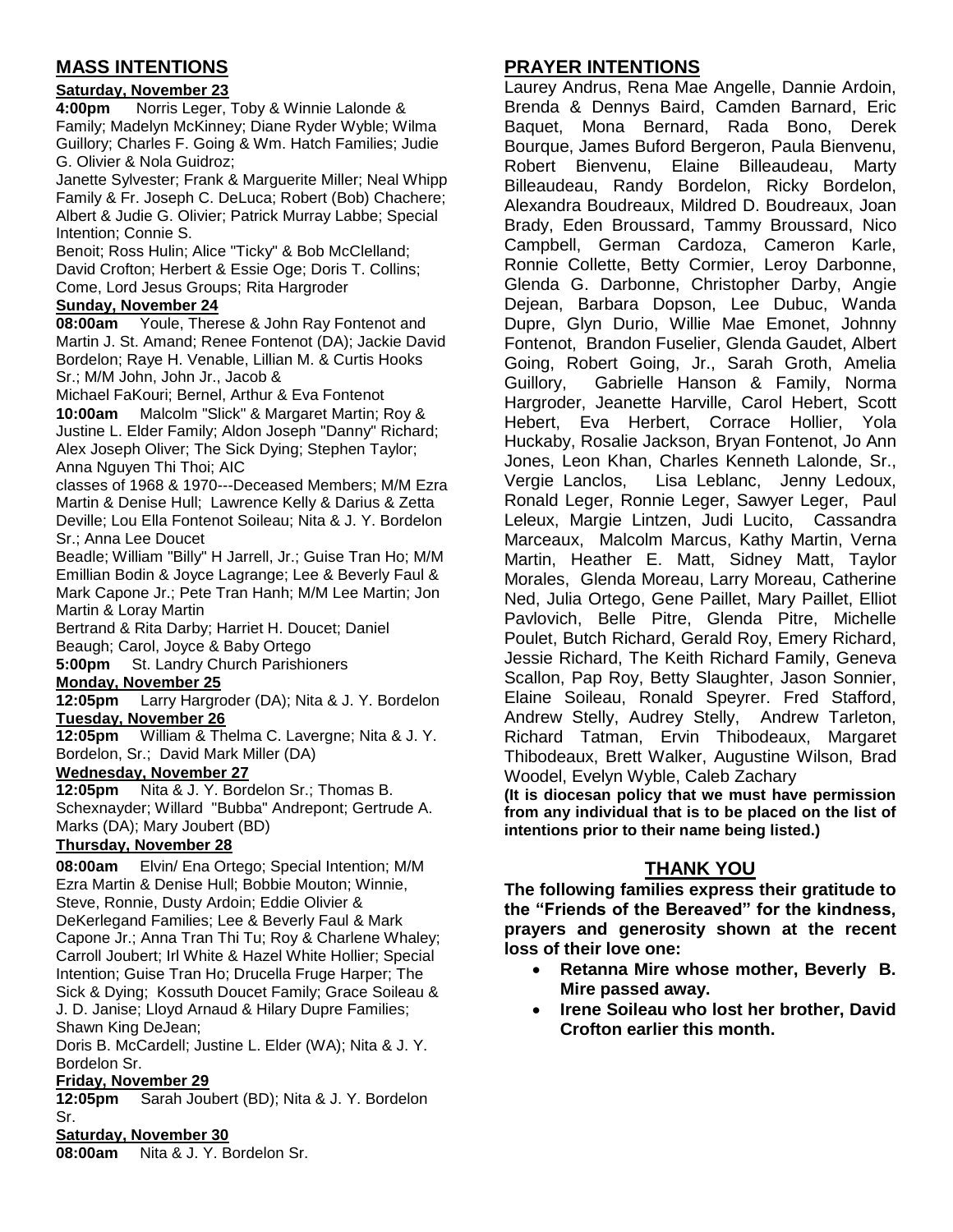### **1 st COMMUNION & CONFIRMTION**

**Registration is now open for both 1st Communion (2nd Graders) and Confirmation (11th graders). Registration forms can be picked up at Valentin Hall OR printed from the church's website StLandryCatholicChurch.com and turned in to the office at Valentin Hall. Deadline for registering is December 12th. Classes will begin for both programs in January 2020.**

### **ALTAR SERVERS**

**We are always looking for more young people who desire to serve our Lord in this very important ministry! All Students who have made their 1st Holy Communion through HS are invited to become servers… Parents contact Deacon Joubert for more information.**

#### **MUSIC MINISTRY**

**We are always looking for new voices to enhance our ministry of liturgical music! If you feel called to share your talents in this capacity, call one of our choir directors – JP Poirier (337) 577-6466 or Rafael Henry (337) 739-8173, or call the parish office and someone will get with you!**

#### **HOLY LAND PILGRIMAGE**

**Pilgrimage to the Holy Land before Advent 2020. Perfect timing for a life-changing faith trip! Nazareth, Bethlehem, Cana, Mt. Tabor, Jerusalem, the Dead Sea and much more. Don't just see it --- experience it. Scriptures and the Mass will be far more meaningful afterwards. It's a trip you'll treasure the rest of your life! (Nov 2-11, 2020) Save \$300-1200 over similar trips that offer less! Space is limited, so act now. Discounts for those who sign-up soon. For more info, contact Mark Wyble at 816-233- 8427 or [religiousramblers@gmail.com.](mailto:religiousramblers@gmail.com)**

#### **ENGAGED ENCOUNTER**

**Spend a weekend away from the cares and distractions of everyday living. Attend a Catholic Engaged Encounter Weekend. The weekend is open to any engaged couple wanting to prepare for a deeper more meaningful life together in a marriage recognized by the Catholic Church according to its Church law. Upcoming weekend dates are January 10-12, March 6-8. For cost of weekends, other dates, and to learn more, visit our website at www.ceelafayette.org or contact Paul & Carolyn Trahan at (337)254-8947 or (337)898-9257, or [cee.trahan@gmailcom.](mailto:cee.trahan@gmailcom)**

## **DOLL & TOY FUND!**

**Christmas is a joyous time of the year. That is the reason members of the Catholic Daughters, Court St. Landry #119, are sponsoring their annual Christmas toy drive. We are hoping to help provide toys to families who might find it difficult to buy gifts for their children this Christmas. Beginning the first week in December, we will begin collecting new, unwrapped toys which can be placed under the Christmas tree at the front entrance of the church, or in the wrapped boxes at the side entrances of the church. (Please keep in mind older children as well). If you would like to make a monetary donation, checks can be made out to Doll & Toy Fund and mailed to 176 Rue Savanna, Opelousas, LA 70570. For more Information, please call Janis Courvelle at 337- 789-0971.** 

#### **KNIGHTS of COLUMBUS**

**The Knights of Columbus, Council #1173 meets on the second Thursday of each month. Call Josh Soileau (337)912-5812 if you are interested in joining.** 

#### **ALTAR SOCIETY**

**The Altar Society meets on the second Monday of every month at 5:15pm in Valentin Hall. We are always welcoming New Members to be a part of our mission to assist in beautifying our church for the sacred liturgies. Our next meeting will be THIS MONDAY, November 11th .** 

#### **PRIESTS V. SEMINARIANS**

**Join us as the Runnin' Revs take on the Slammin Sems in the 14 th Annual basketball game between the Lafayette Diocesan priests and seminarians. This popular, fun-filled, family event helps promote and support priestly and religious vocations. Tip-off is at 6:30pm on Tuesday, 12/30/19 at Cathedral-Carmel School Gymnasium, 848 St. John Street, Lafayette. Doors open at 6 pm.** 

#### **FOOD for the POOR**

**As usual we will focus on helping those who are in need during the holiday season. We have placed boxes at the doors of the church to collect non-perishable food donations. The donations will be sent to ICONS, our local food pantry, for distribution to those in need in our community. Thank you to the KC's for their help with this service!**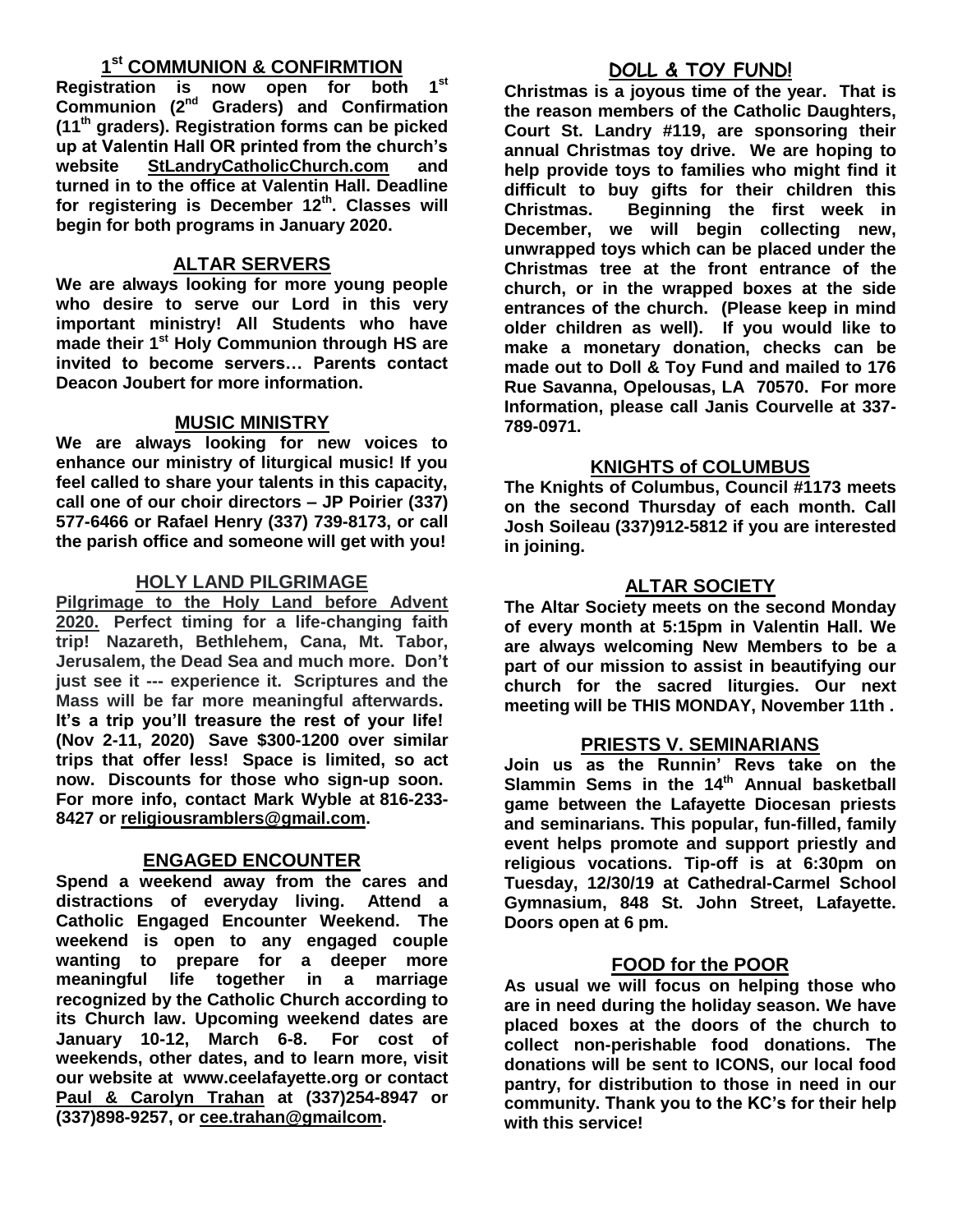#### **EXTRA – ORDINARY MINISTERS**

Moreau

**5:00pm** 

Lajack

**Reader:** Catherine Benson

**Altar Servers:** Mia Fuselier

**Extra-ordinary Ministers of the Eucharist:** Shawn LeBlanc, Marcelle Abshire, Jane Savoy, Kim

**November 30 – December 01 Saturday – 4:00pm Altar Servers:** Broty & Katie Stelly **Extra-ordinary Ministers of the Eucharist:**  Howard Fournier, Julie Roy, Lorna Sue Miller, Paul & Betty Leleux **Reader:** Anne Zorn **Sunday – 8:00am Altar Servers:** Leigh Labrie, Beau & Ethan Stelly **Extra-ordinary Minister of the Eucharist:** Phyllis Guidry, Jennifer Fontenot, Debbie Deshotel **Reader:** Jude Guidry **10:00am Altar Servers**: Noah & Rylee LaBruyere **Extra-Ordinary Ministers of the Eucharist:** Cindy Prather, Martha Moise, Peter Briggs, Larry

#### **OCS CORNER**

**Congratulations to our "2019-2020 Students of the Year": Molly Vazquez, 5th grade; Grace LaFleur, 8th grade; and Jesse Roy, 12th grade! OC also takes pride in 8th grader Jacob Goulas as "overall winner" in the school's Science Fair with his Plant Science project. Kudos as well to the Vikings' 7th & 8th grade football team for winning the league championship!**

**Family and friends are reminded about the ongoing Angel Appeal Drive and the upcoming "iGiveCatholic Day" on December 3, an online giving day for Catholic parishes, schools, and nonprofit ministries. Thank you for remembering OCS in this effort!**

**OCS students and staff are on Thanksgiving break this week and will return to class on December 2. Happy Thanksgiving to all!**